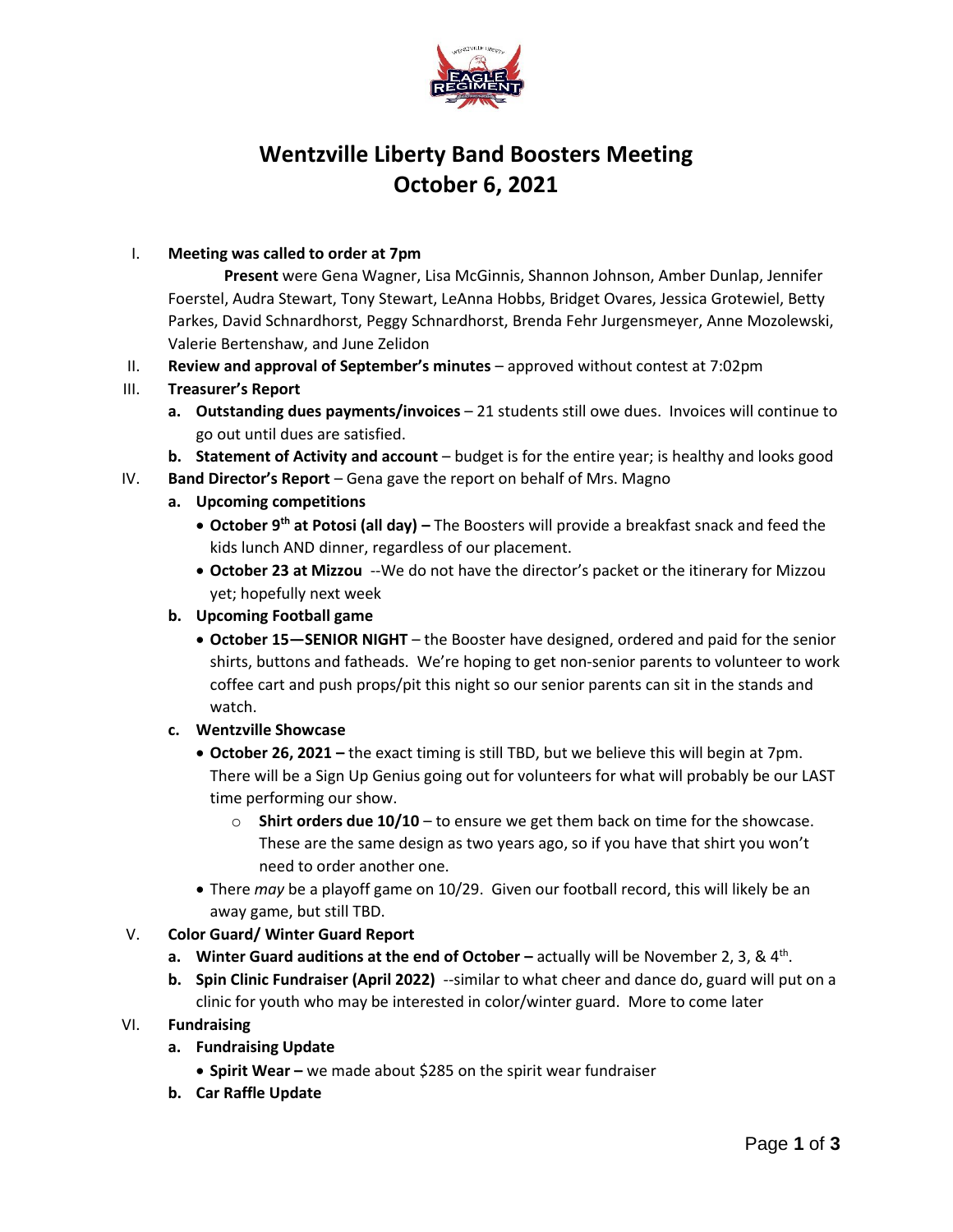

## **1408 tickets sold** as of this

meeting. If we don't sell at least 2500 tickets this will become a 50/50 drawing instead of raffling off the car. We potentially lose money at that point.

- **c. Butter Braids through Show Me Dough**
	- **October 20<sup>th</sup> kick off (deliveries before Thanksgiving), sell through November 3<sup>rd</sup>. Orders** will be ready for pickup at 5pm on November 19th.
- **d. Trivia (early 2022)**
	- **Parent/adult trivia –** February 18, 2022 at The Christy Banquet Center at 9000 Veterans Memorial Pkwy. Theme is 'It's a Band Thing". Doors open at 6pm, Trivia begins at 6:30pm. \$200 per table (up to 8 people per table) and includes unlimited beer, wine and soda. There will be a cash bar for mixed drinks. Outside beverages not allowed, but outside food is allowed. Over 21 only, door prizes and raffle baskets
	- **Teen Trivia Night** tentatively January 21, 2022 here at LHS in the Commons area. Theme is Hawaiian Luau. This would not be a fundraiser, but rather a fun night for the kids. We would invite our middle schoolers as well, and charge around \$8, which would cover a door prize, pizza and drinks. There may be 'concession' items available for purchase. Still discussing.

## VII. **New Business/upcoming**

- **a. Upcoming band purchases**
	- Golf cart/side by side for band events/pulling equipment (10K)
	- Trailer for side by side (1500)
	- Purchase of shed to hold side by side and equipment (6K)
	- Ipads for coffee cart/Venmo accounts/fundraising (\$350 each)
		- o **Notes --**the purchase of a side by side or golf cart is problematic, as there is nowhere on site to store it. We would need a shed, but there is not a close spot to put a shed on the premises. So while this is still a wish list item, there are logistical problems that quickly make this a very expensive endeavor. We may need to consider purchasing a third trailer, and then find somewhere off-site to store the trailers, at which point a golf cart or side by side could be stored inside the trailers.

#### **b. Misc expenses**

- **Truck rentals for competitions for props and pit/battery equipment**
	- o **\$750 approx for 3 rentals/fuel –** we also need to rent for WSD Showcase

#### VIII. **Band Expenses Completed**

- **a. Trailer inspections and electric work completed**
- **b.** Prop materials purchases including new stages
- **c.** Coolers for band competitions/football games
- **d.** Supplies for emergency medical kit, plates, napkins, silverware, etc. for competitions
- **e.** New apparel (shirts) for directors; support staff
- **f.** Supplies for car raffle; fliers, cards, candy for events
- **g.** Sound board, mics, wiring and stands
- **h.** Show shirts for students; Shoes for Freshman
- **i. Canopy tents for competitions**
- **j. Guard flags and jackets**